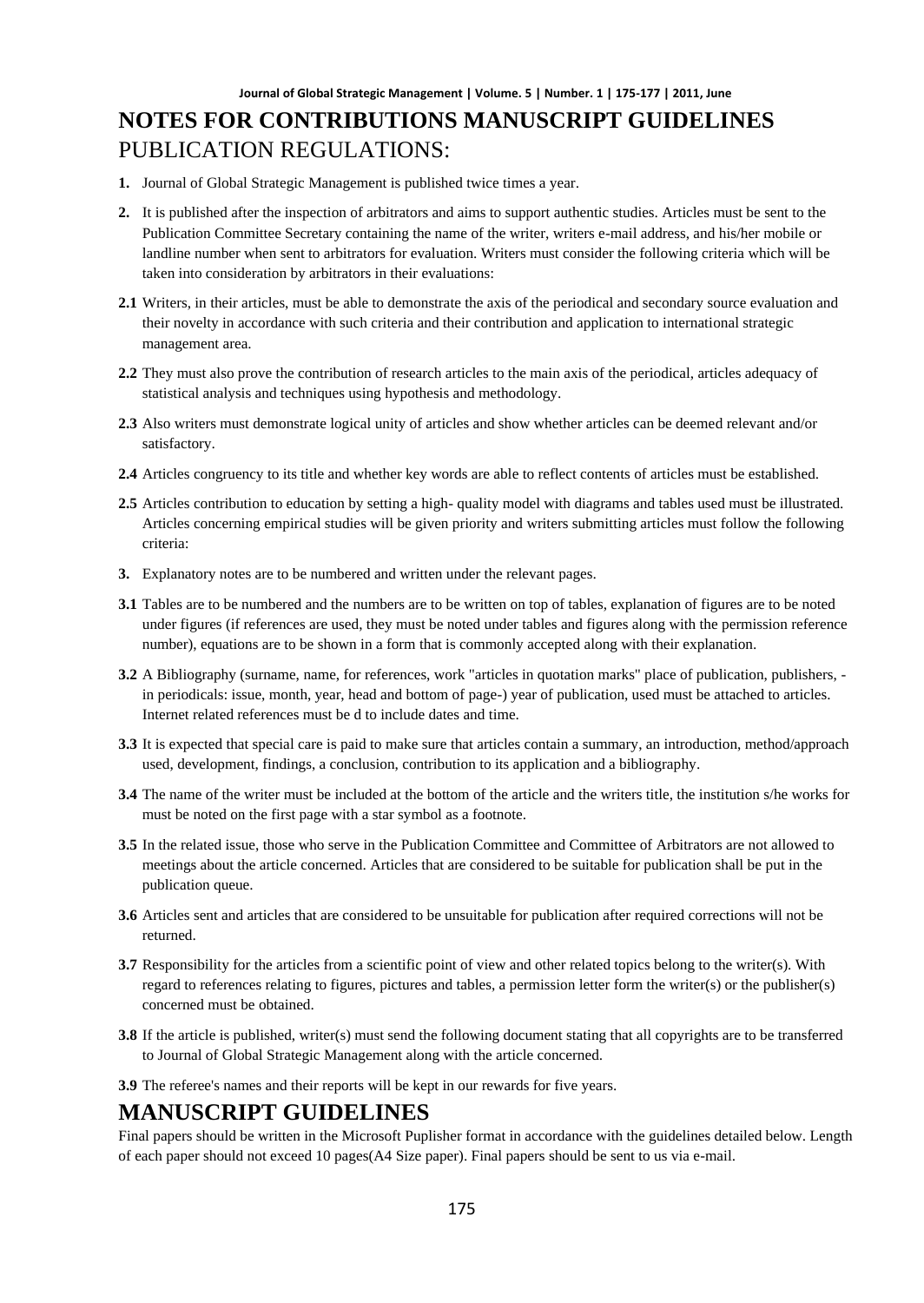#### **Journal of Global Strategic Management | Volume. 5 | Number. 1 | 175-177 | 2011, June**

### **Base Font**

The paper should be typed Times New Roman with Point Size 10 and Single-spaced. A space should be between each paragraph.

## **Margins**

Set your margins as follows: Left Margin:3 cm Right Margin:3 cm Top Margin:3 cm Bottom Margin:2,50 cm

## **Title**

The title should be in all capital letters, boldface, "SIZE 20" and centered at the top of the first page. The author(s) and affiliations(s) should be centered, bold face, "SIZE 16" and single-spaced, beginning on the second line below the title. Do not use titles such as Dr. or Assistant Professor. etc.

## **Abstract**

On the second line following the author(s) and affiliation(s), the word abstract should be centered and typed in all capital letters boldface with the "SIZE 16". The text of the abstract should be italicized and not more than 500 words and 3-5 keywords must be included.

## **ABSTRACT**

The main object of this paper $\hat{a} \in \mathcal{C}_1$ 

## **Body**

The body of the paper following the abstract should be single-space, and both left and right justified. Microsoft Word calls this "Justify".

First-level headings should be centered, boldface and in all capital letters with the "SIZE14" (Following the abstract, include a first level heading before the first paragraph of the body of the paper to clearly separate the two).

## **INTRODUCTION**

Second -level headings should be flush with the left margin, bold face, "SIZE 16" and in upper and lower case letters (NOT all caps).

# **Strategic Decision Making**

## **Exhibits And Appendices**

Exhibits may be included with each one appearing on a separate page. Exhibits should be typed as close as possible to the location they are cited. Headings should be centered, boldface, and capitalized above the exhibit. The size of the heading for each exhibit should be "SIZE 12".

# **EXIHIBIT 1**

Appendices should immediately follow the body of the paper and precede the references. The word appendix should be centered above the appendix, in "SIZE 16", bold and caps.

### **APPENDIX References**

Calling references in the text should be handled with the use of last name, year of publication and page number. Ansoff (1965; 56) indicate that  $\hat{\mathbf{a}} \in \mathbb{R}^n$ 

The bibliography should include those reference cited in the text of the paper and should be titled REFERENCE, which must be all in capital letters, boldface and "SIZE 16". References should be listed on a separate page at the end of the paper. A line must be skipped between references.

## **REFERENCES**

Bourgeois, L.J. and Eisenhardt, Kathleen M.(1988), Strategic Decision Process in High Velocity Environment: Four Cases in the Microcomputer Industry, Management Science, 34, pp.816-835.

Kirkwood, Craig W., (1997), Strategic Decision Making, Multi-objective Decision Analysis with Spreadsheets, Wadsworth Puplishing Company, California, USA.

Footnotes will NOT be used for references.